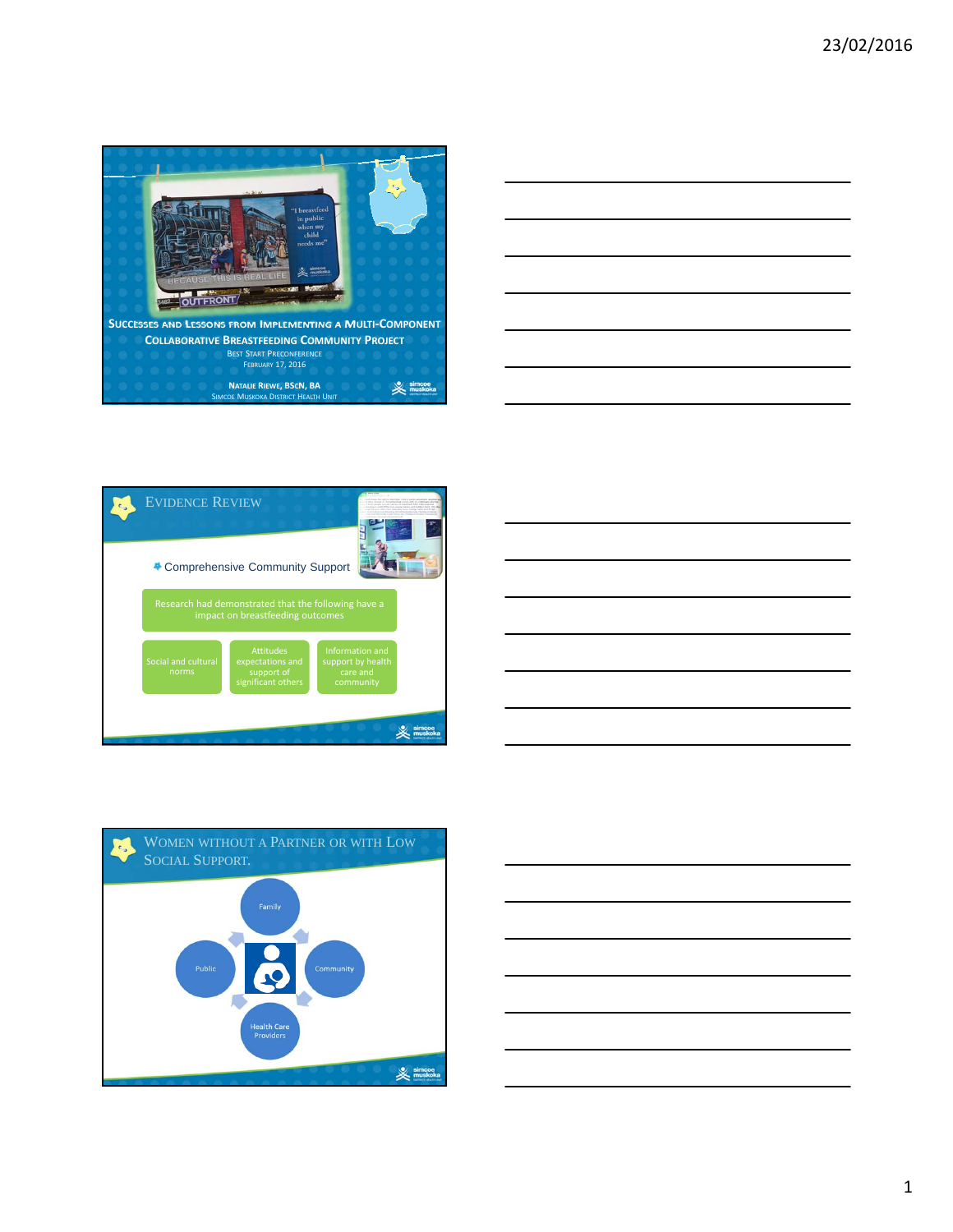







2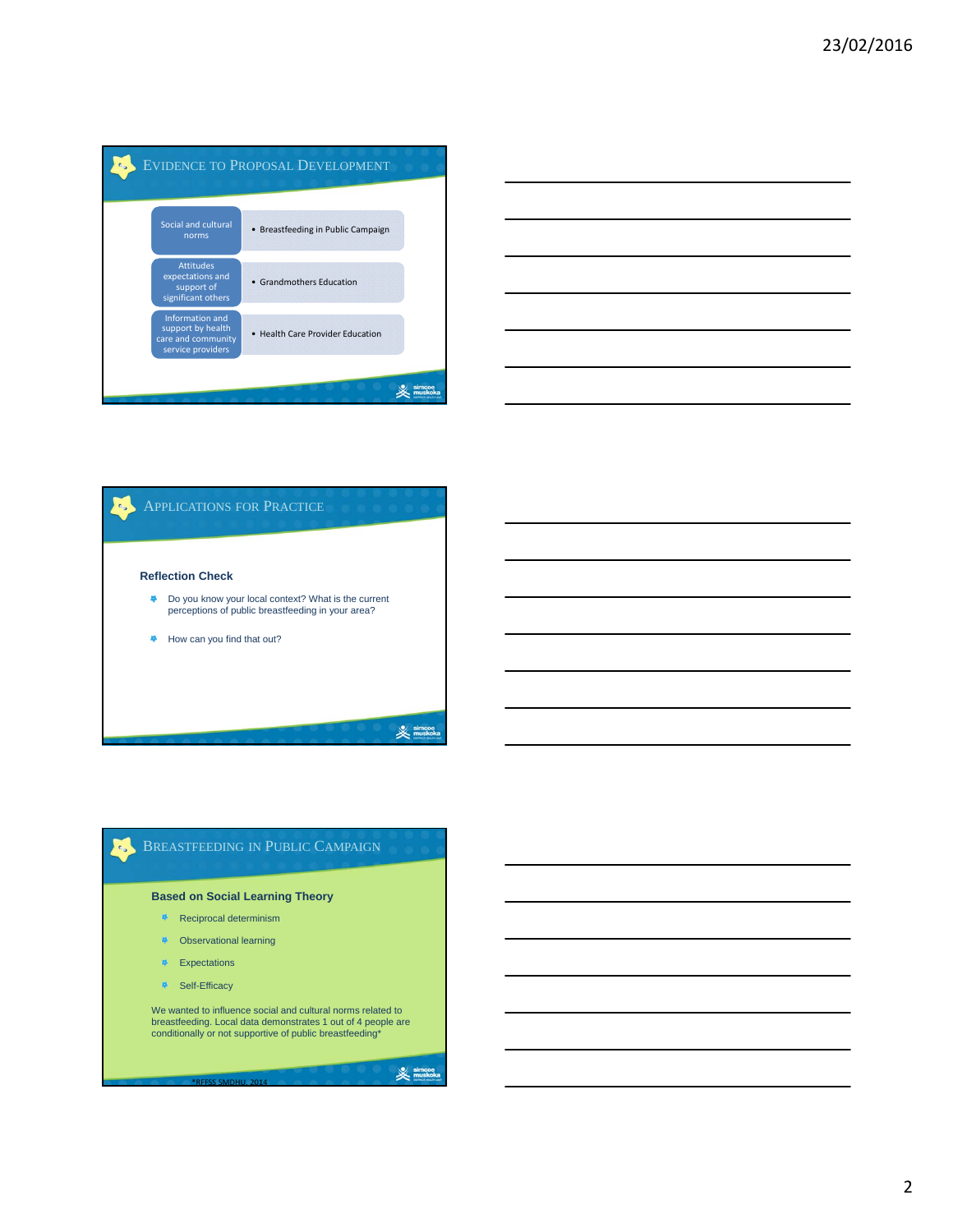# COMMUNICATION PLAN

#### **RECIPROCAL DETERMINSIM**

 $\mathcal{L}_{\mathbf{S}}$ 

- To create awareness of the barriers to public breastfeeding. (addressing the current social norms surrounding public breastfeeding)
- <sup>4</sup> To establish supportive community networks. (modifying the social norm)
- To educate organizations/business and staff about how they can support public breastfeeding.

**OBSERVATIONAL LEARNING** (learn through observation of others, more likely to<br>follow people we admire (role models))

- <sup>4</sup> To increase the visibility of public breastfeeding.
- To create awareness of the importance of breastfeeding, create exposure to public breastfeeding and address the stigmatization of public breastfeeding for priority areas and audiences identified through RRFSS.

COMMUNICATION PLAN (CONT'D) e, **EXPECTATIONS** (values an individual places on outcomes resulting from a different behavior)  $\bullet$  To share breastfeeding women's stories and visuals from their life experiences breastfeeding. **SELF-EFFICACY** (an individual's belief and level of confidence in their ability to successfully make a change)  $\blacksquare$  To create awareness of and promote public breastfeeding allies in the community.

To empower breastfeeding women to feel comfortable breastfeeding in public.

 $\mathbb{\mathbb{X}}$  simcoe

 $\mathbb{\mathbb{X}}$  simcoe



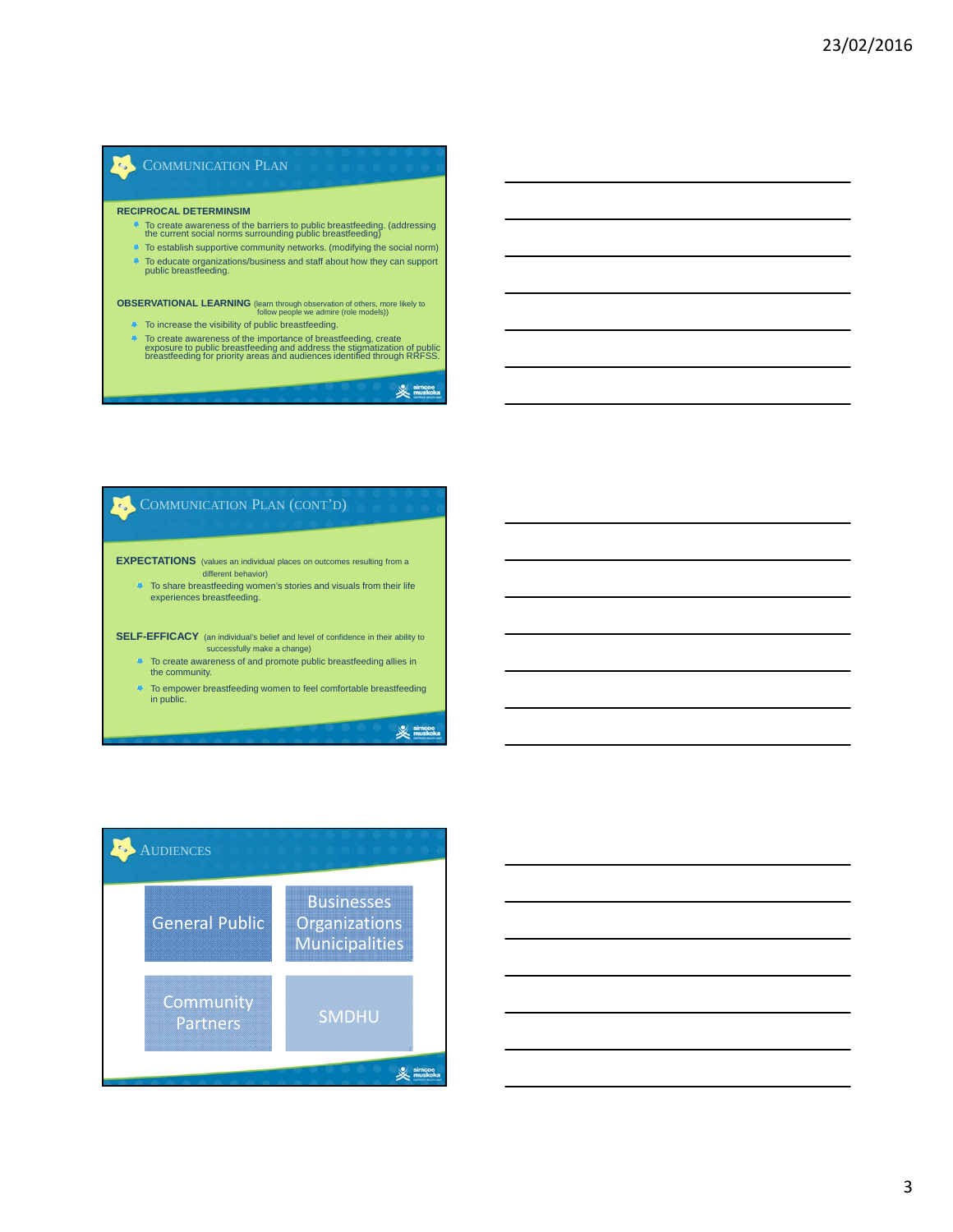

| <u> 1989 - Johann Stoff, deutscher Stoff, der Stoff, der Stoff, der Stoff, der Stoff, der Stoff, der Stoff, der S</u>  |  |  |
|------------------------------------------------------------------------------------------------------------------------|--|--|
|                                                                                                                        |  |  |
| <u> 1989 - Andrea Andrea Andrea Andrea Andrea Andrea Andrea Andrea Andrea Andrea Andrea Andrea Andrea Andrea And</u>   |  |  |
| <u> 1989 - Johann Barn, mars ann an t-Amhain ann an t-Amhain ann an t-Amhain ann an t-Amhain an t-Amhain ann an t-</u> |  |  |
|                                                                                                                        |  |  |
| <u> 1989 - Johann Barn, amerikan bernama di sebagai bernama dan bernama di sebagai bernama dalam bernama dalam b</u>   |  |  |
|                                                                                                                        |  |  |



#### LESSONS LEARNED e,

### **Outreach Expectations**

- ◆ Who gets a decal?
- Internal vs. External?

### **Local Women**

- Having local women in the project was very important.
- They drove the success of the social media campaign.
- We were not able to attract women (without a partner or low social support) to volunteer as model.

 $\mathbb{X}$  simes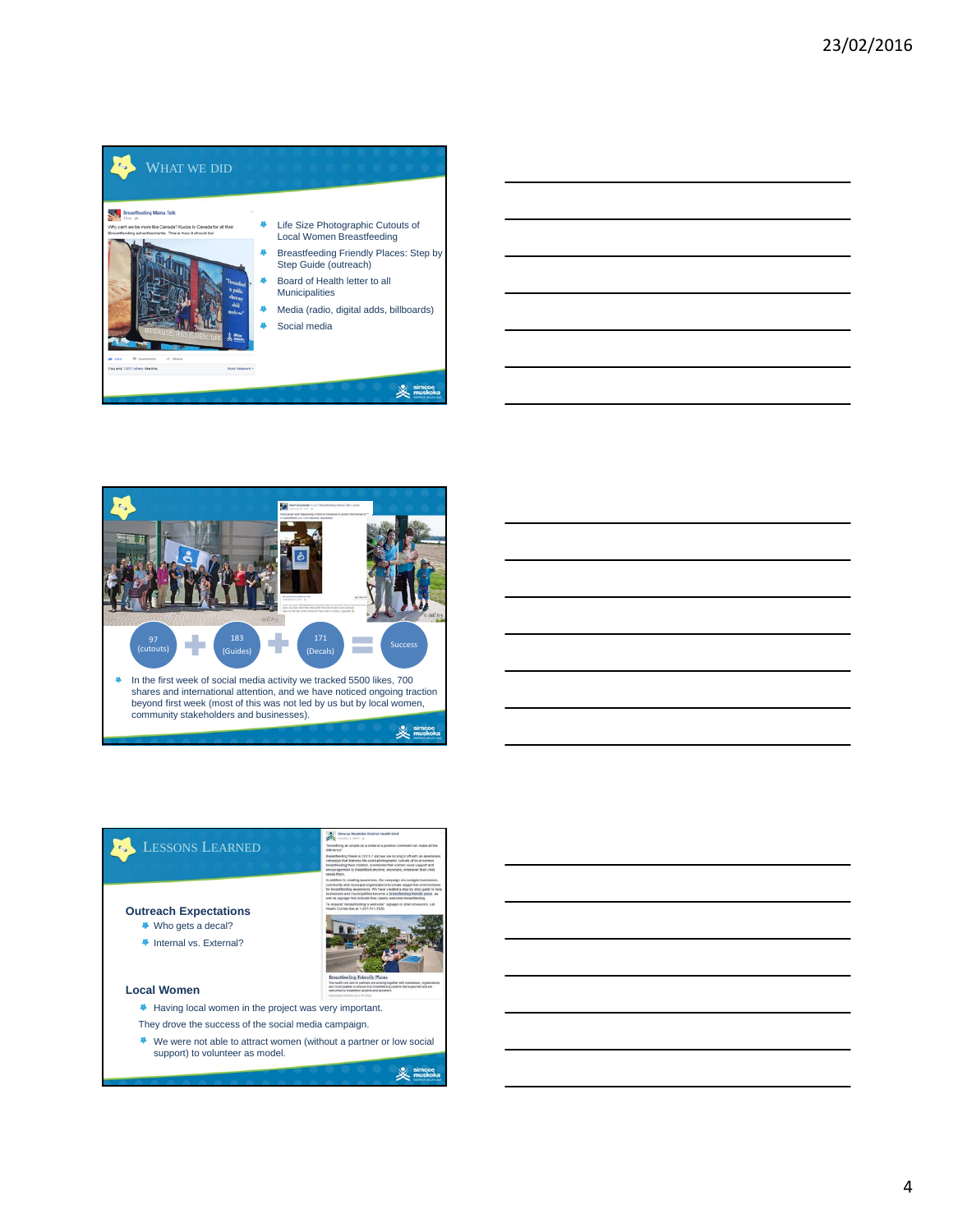# **HEALTH CARE PROVIDER EDUCATION**

In collaboration with local health care providers, identify, develop and support implementation of health care professional breastfeeding educational opportunities and materials, based on locally identified needs.

**Women will also benefit from the collaborative planning and implementation of breastfeeding education for health care providers through:** 

- receiving information and support that is evidence-based and consistent across health care providers
- enhanced health care provider practices supportive of breastfeeding in the hospital and community setting
- through enhanced relationships and collaborations between health care providers and health care organizations

 $\mathcal{L}_{\mathbf{z}}$ Events 17 340 Attended Completed 175/168 Survey Knowledge/ 219  $\frac{1}{2}$  simce

## CONSIDER PLANNING FOR HEALTH CARE PROVIDER EDUCATION IN YOUR AREA?

### **Consider the following points**

- What is the state of your current relationships with health care providers?
- How will you asses knowledge/skill needs?
- Assess the mode and timing of delivery?

### **Tip**

 $\epsilon_{\rm s}$ 

Let your health care provider partners own the planning, providing as much or as little support as needed.

### $\mathbb{\mathbb{X}}$  simco

 $\mathbb{\mathbb{X}}$  simcos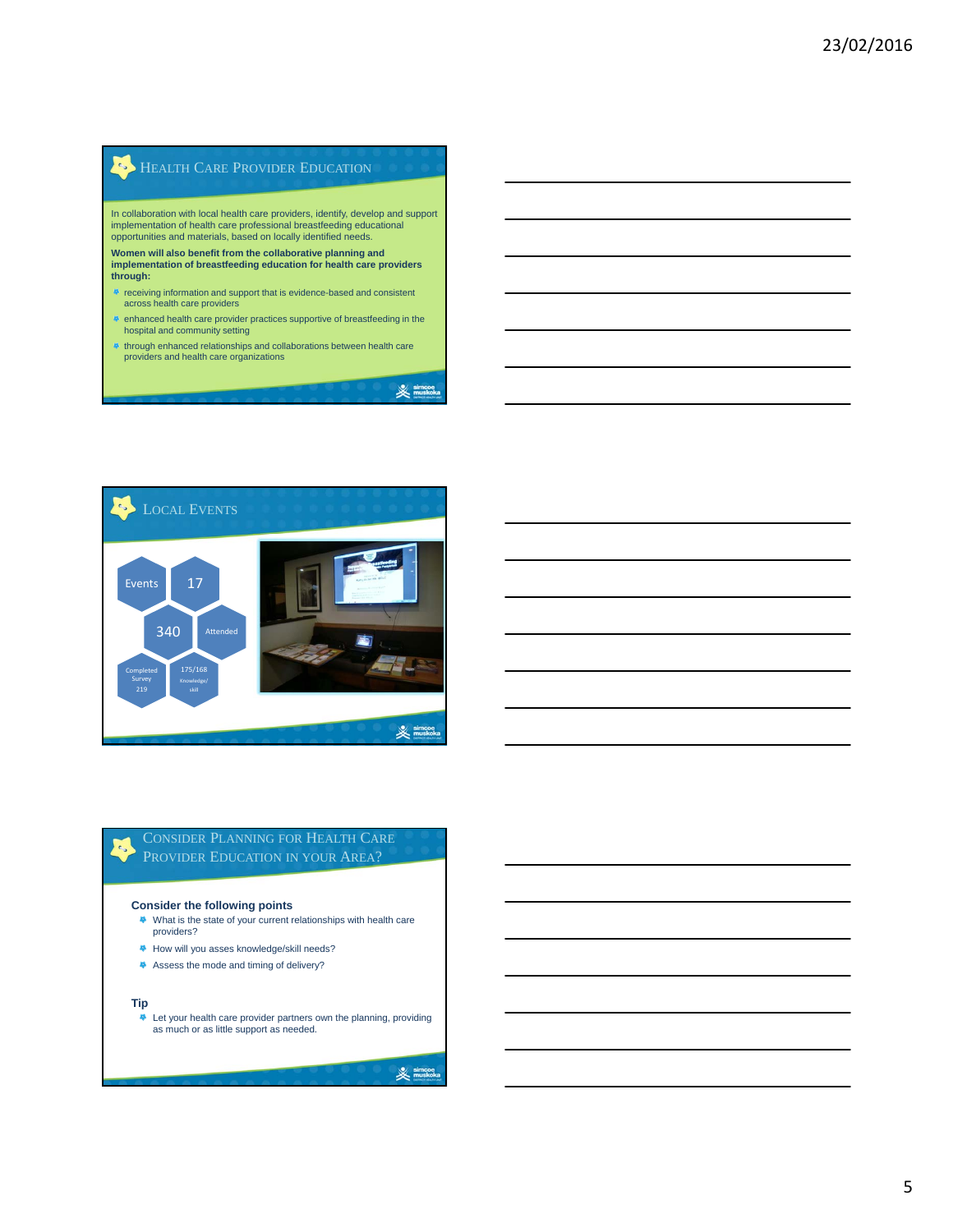## WHAT WAS OUR GOALS FOR GRANDMOTHERS EDUCATION?

- **A** Increased knowledge and awareness of current breastfeeding recommendations and practices
- **Information that alters misconceptions grandmothers may** have from their own experiences
- **Information on healthy skills for supporting a breastfeeding** family
- Resources and support services

 $\epsilon_{\rm b}$ 

 $\mathcal{O}$ 

## GRANDMOTHER'S WANT TO KNOW

### **Surveyed women(grandmothers) at recreation centres (n=28)**

64% indicated they would like to have up to date information on breastfeeding

### **Top choices for topics:**

- <sup>1</sup> how to know baby is getting enough
- signs of hunger
- \* sleeping patterns
- **\*** feeding patterns
- **\*** starting breastfeeding

 $\mathbb{X}$  simcoe

 $\mathbb{\mathbb{X}}$  simcoe